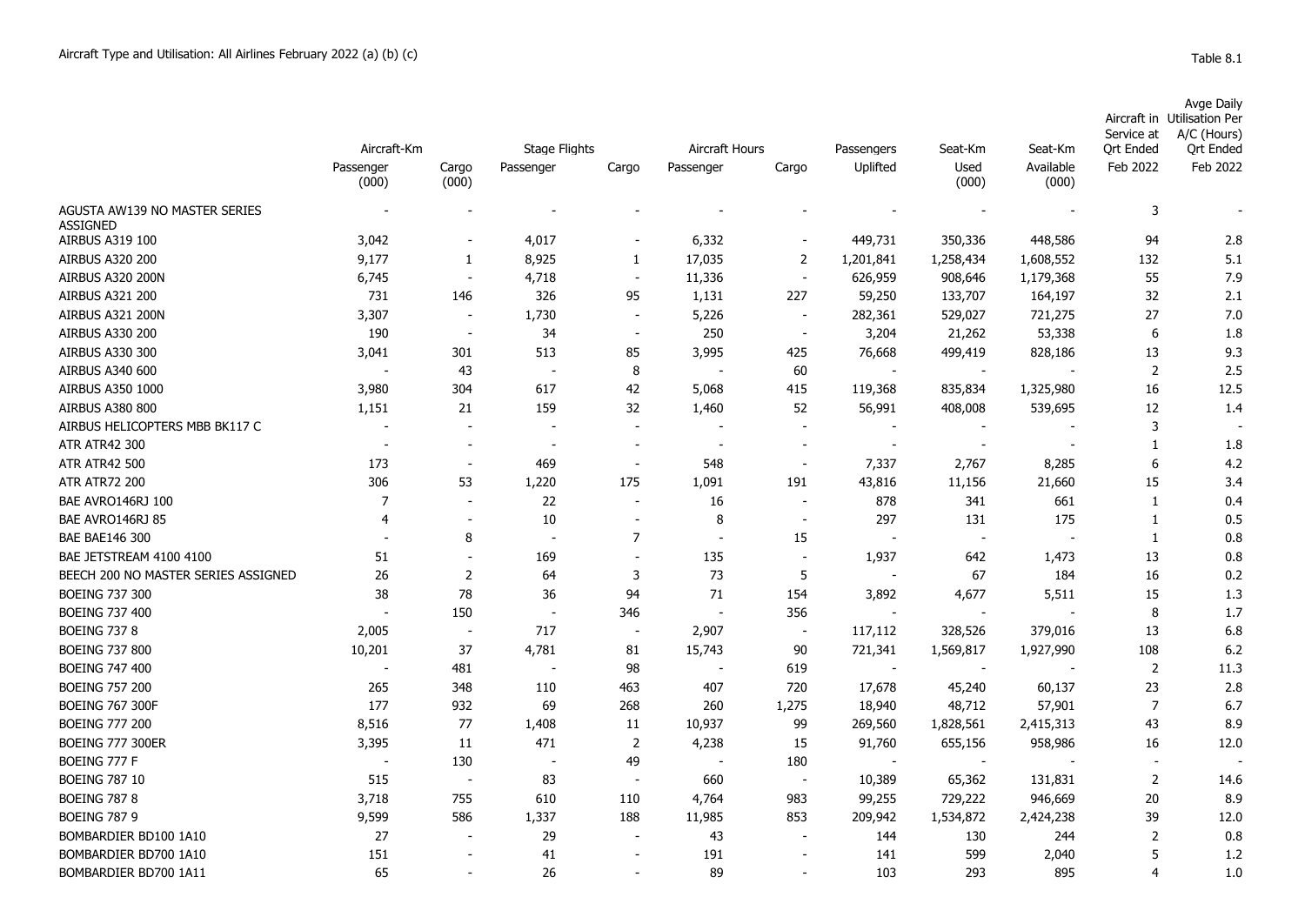|                                                            | Aircraft-Km        | <b>Stage Flights</b> |                |                              | Aircraft Hours           |                          |                        | Seat-Km           | Seat-Km            | Service at<br><b>Ort Ended</b> | Avge Daily<br>Aircraft in Utilisation Per<br>A/C (Hours)<br><b>Ort Ended</b> |
|------------------------------------------------------------|--------------------|----------------------|----------------|------------------------------|--------------------------|--------------------------|------------------------|-------------------|--------------------|--------------------------------|------------------------------------------------------------------------------|
|                                                            | Passenger<br>(000) | Cargo<br>(000)       | Passenger      | Cargo                        | Passenger                | Cargo                    | Passengers<br>Uplifted | Used<br>(000)     | Available<br>(000) | Feb 2022                       | Feb 2022                                                                     |
| BOMBARDIER BD700 2A12                                      | 18                 | $\qquad \qquad$      | 6              | $\overline{\phantom{a}}$     | 22                       | $\blacksquare$           | 29                     | 64                | 298                | $\mathbf{1}$                   | 1.8                                                                          |
| BRITTEN NORMAN BN2A UNDESIGNATED<br><b>MASTER SERIES</b>   | 15                 | $\qquad \qquad$      | 432            | $\qquad \qquad \blacksquare$ | 108                      | $\overline{\phantom{a}}$ | 1,385                  | 61                | 119                | $\overline{2}$                 | 1.8                                                                          |
| CANADAIR CL600 2B16 600                                    | 17                 |                      | 13             |                              | 25                       |                          | 43                     | 49                | 199                | $\overline{7}$                 | 0.3                                                                          |
| CESSNA 404 NO MASTER SERIES ASSIGNED                       |                    |                      | $\sim$         |                              | ÷                        |                          |                        | $\overline{a}$    |                    | $\overline{2}$                 |                                                                              |
| CESSNA 510 NO MASTER SERIES ASSIGNED                       |                    |                      |                |                              |                          |                          |                        | $\blacksquare$    |                    | $\mathbf{1}$                   |                                                                              |
| CESSNA 525 NO MASTER SERIES ASSIGNED                       | 6                  |                      | $\overline{7}$ |                              | 11                       |                          |                        | 23                | 44                 | 3                              | 0.2                                                                          |
| CESSNA 550 NO MASTER SERIES ASSIGNED                       |                    |                      |                |                              |                          |                          |                        |                   |                    | $\mathbf{1}$                   | 0.4                                                                          |
| CESSNA 560 NO MASTER SERIES ASSIGNED                       | 37                 |                      | 40             |                              | 61                       |                          |                        | 142               | 317                | $\overline{7}$                 | 0.6                                                                          |
| <b>CESSNA F406 NO MASTER SERIES</b><br><b>ASSIGNED</b>     |                    |                      | ٠              | 1                            | $\overline{\phantom{a}}$ | 1                        |                        | $\qquad \qquad -$ |                    | 6                              |                                                                              |
| DASSAULT FALCON 2000 NO MASTER<br><b>SERIES ASSIGNED</b>   | 23                 | ۰                    | 11             | $\overline{a}$               | 32                       | $\overline{\phantom{a}}$ | 46                     | 161               | 225                | 3                              | 0.4                                                                          |
| DASSAULT FALCON 7X NO MASTER SERIES<br><b>ASSIGNED</b>     | 36                 |                      | 22             |                              | 49                       |                          | 60                     | 149               | 486                | $\overline{7}$                 | 0.4                                                                          |
| DASSAULT FALCON 900EX NO MASTER<br><b>SERIES ASSIGNED</b>  |                    |                      |                |                              |                          |                          |                        |                   |                    |                                | 1.1                                                                          |
| DE HAVILLAND DHC6 400                                      | 33                 |                      | 203            | $\overline{a}$               | 189                      |                          | 1,520                  | 271               | 622                | 3                              | 2.3                                                                          |
| <b>DORNIER 228 200</b>                                     | 17                 |                      | 225            |                              | 101                      |                          | 2,504                  | 187               | 319                | 3                              | 1.6                                                                          |
| <b>EMBRAER EMB135 NO MASTER SERIES</b><br><b>ASSIGNED</b>  | 103                | $\overline{a}$       | 187            |                              | 230                      | $\overline{\phantom{a}}$ | 3,425                  | 1,530             | 2,798              | 8                              | 1.3                                                                          |
| <b>EMBRAER EMB145 NO MASTER SERIES</b><br><b>ASSIGNED</b>  | 590                | $\overline{a}$       | 1,312          | $\overline{\phantom{0}}$     | 1,465                    |                          | 35,968                 | 16,602            | 28,931             | 15                             | 4.5                                                                          |
| <b>EMBRAER EMB505 NO MASTER SERIES</b><br><b>ASSIGNED</b>  | $\overline{2}$     |                      | 3              |                              | 3                        |                          |                        | 4                 | 14                 | 4                              | 0.2                                                                          |
| EMBRAER ERJ170 100                                         |                    |                      |                | $\overline{\phantom{a}}$     |                          |                          |                        | $\sim$            |                    | $\sim$                         |                                                                              |
| EMBRAER ERJ190 100                                         | 1,015              |                      | 1,597          |                              | 2,152                    |                          | 105,023                | 69,376            | 99,485             | 25                             | 3.2                                                                          |
| EMBRAER ERJ190 200                                         | 39                 |                      | 150            | $\overline{\phantom{a}}$     | 127                      | $\overline{\phantom{a}}$ | 12,049                 | 3,096             | 4,703              | $\mathbf{1}$                   | 5.1                                                                          |
| <b>GULFSTREAM GIV NO MASTER SERIES</b><br><b>ASSIGNED</b>  | $\overline{4}$     |                      | 8              |                              | $\overline{7}$           |                          | 58                     | 26                | 50                 | $\mathbf{1}$                   |                                                                              |
| GULFSTREAM GULFSTREAM G280 NO<br>MASTER SERIES ASSIGNED    | 13                 |                      | 11             | $\overline{a}$               | 20                       | $\overline{\phantom{m}}$ | 32                     | 36                | 117                | $\mathbf{1}$                   | 0.4                                                                          |
| <b>GULFSTREAM GV NO MASTER SERIES</b><br><b>ASSIGNED</b>   | 88                 | $\overline{a}$       | 17             | $\overline{\phantom{a}}$     | 106                      | $\overline{\phantom{a}}$ | 85                     | 426               | 1,244              | 3                              | 1.4                                                                          |
| <b>GULFSTREAM GVI NO MASTER SERIES</b><br>ASSIGNED         | 37                 |                      | 8              | $\overline{\phantom{a}}$     | 44                       | $\overline{\phantom{a}}$ | 22                     | 83                | 460                | 3                              | 0.3                                                                          |
| <b>GULFSTREAM GVII NO MASTER SERIES</b><br><b>ASSIGNED</b> | 24                 |                      | 10             | $\overline{a}$               | 30                       |                          | 40                     | 128               | 439                | $\mathbf{1}$                   | 1.3                                                                          |
| HAWKER HAWKER 800 NO MASTER SERIES<br><b>ASSIGNED</b>      | 1                  |                      | $\overline{2}$ | $\blacksquare$               | $\overline{2}$           |                          |                        | 3                 | 11                 | 2                              | 0.6                                                                          |
| SAAB 340 NO MASTER SERIES ASSIGNED                         | 163                | 4                    | 711            | 5                            | 590                      | 11                       | 10,145                 | 2,894             | 5,381              | 15                             | 1.8                                                                          |
| Total                                                      | 72,881             | 4.469                | 37,686         | 2,164                        | 111,372                  | 6,746                    | 4,663,329              | 11,866,255        | 16,358,648         | 881                            | 5.2                                                                          |